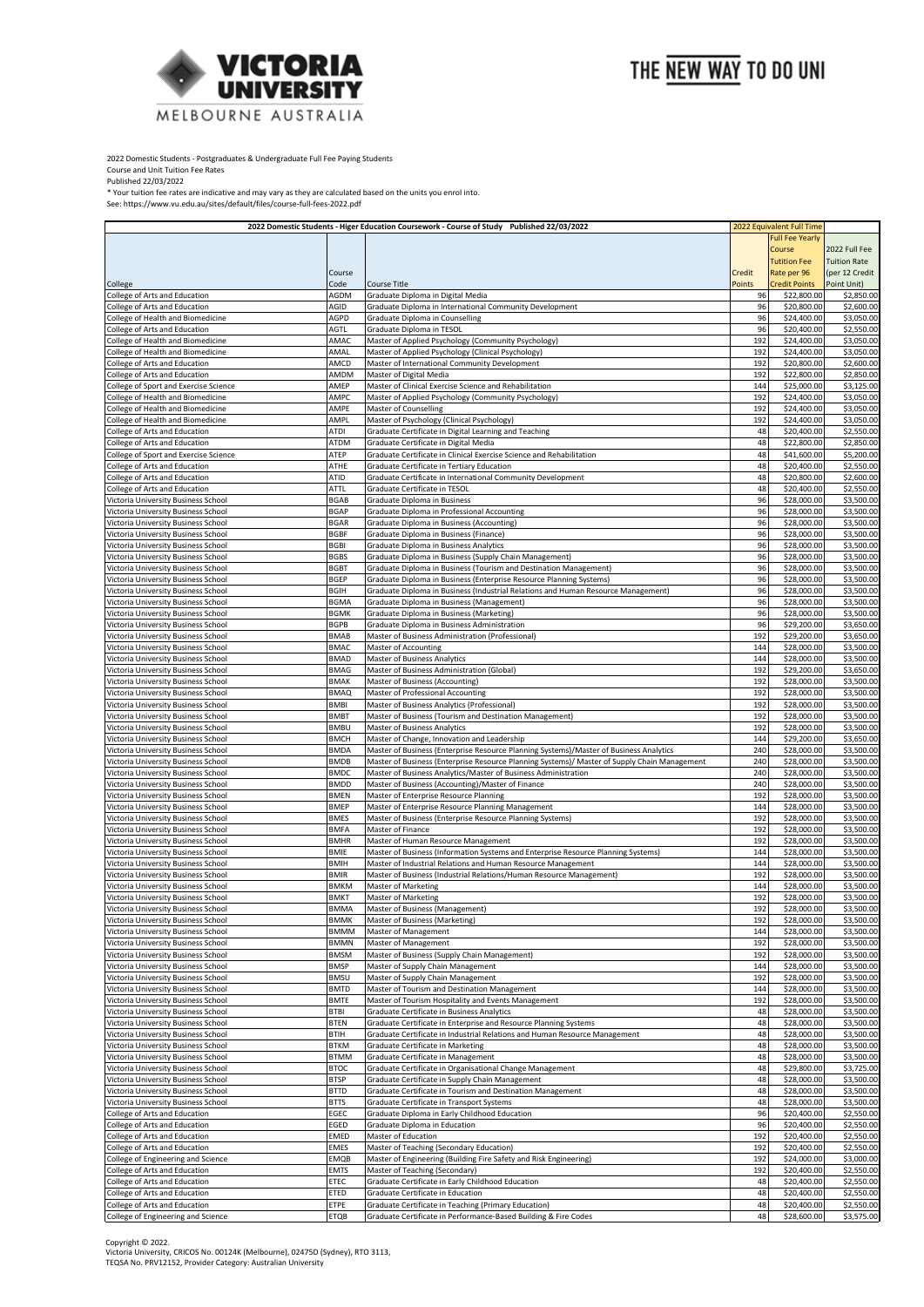| College of Arts and Education                                                  | ETSE                       | Graduate Certificate in Teaching (Secondary Education)                                                                   | 48         | \$20,400.00                | \$2,550.00               |
|--------------------------------------------------------------------------------|----------------------------|--------------------------------------------------------------------------------------------------------------------------|------------|----------------------------|--------------------------|
| College of Health and Biomedicine<br>College of Health and Biomedicine         | HGGP<br><b>HGNG</b>        | Graduate Diploma in Global Public Health<br>Graduate Diploma in Nursing                                                  | 96<br>96   | \$41,600.00<br>\$41,600.00 | \$5,200.00<br>\$5,200.00 |
| College of Health and Biomedicine                                              | <b>HGPG</b>                | Graduate Diploma in Public Health (Global Nutrition and Active Living)                                                   | 96         | \$41,600.00                | \$5,200.00               |
| College of Health and Biomedicine                                              | <b>HGPT</b>                | Graduate Diploma in Public Health                                                                                        | 96         | \$41,600.00                | \$5,200.00               |
| College of Health and Biomedicine<br>College of Health and Biomedicine         | HMDT<br><b>HMGP</b>        | Master of Dietetics<br>Master of Global Public Health                                                                    | 192<br>192 | \$35,000.00<br>\$25,700.00 | \$4,375.00<br>\$3,212.50 |
| College of Health and Biomedicine                                              | HMHO                       | Master of Health Science (Osteopathy)                                                                                    | 144        | \$25,000.00                | \$3,125.00               |
| College of Health and Biomedicine                                              | <b>HMNP</b>                | Master of Nursing (Graduate Entry)                                                                                       | 192        | \$41,600.00                | \$5,200.00               |
| College of Health and Biomedicine                                              | <b>HMOP</b>                | Master of Health Science (Osteopathy)                                                                                    | 192        | \$25,000.00                | \$3,125.00               |
| College of Health and Biomedicine<br>College of Health and Biomedicine         | <b>HMPG</b><br><b>HMPP</b> | Master of Public Health (Global Nutrition and Active Living)<br>Master of Professional Psychology                        | 192<br>96  | \$25,700.00<br>\$28,000.00 | \$3,212.50<br>\$3,500.00 |
| College of Health and Biomedicine                                              | <b>HMST</b>                | Master of Speech Pathology                                                                                               | 192        | \$41,600.00                | \$5,200.00               |
| College of Health and Biomedicine                                              | <b>HTGP</b>                | Graduate Certificate in Global Public Health                                                                             | 48         | \$25,700.00                | \$3,212.50               |
| College of Law and Justice                                                     | LGML<br>LMAM               | Graduate Diploma in Migration Law<br>Master of Laws (Applied Migration Law)                                              | 96<br>192  | \$25,500.00                | \$3,187.50<br>\$3,187.50 |
| College of Law and Justice<br>College of Law and Justice                       | LMCM                       | Master of Criminology                                                                                                    | 144        | \$25,500.00<br>\$21,800.00 | \$2,725.00               |
| College of Engineering and Science                                             | <b>NGBS</b>                | Graduate Diploma in Building Surveying                                                                                   | 96         | \$28,600.00                | \$3,575.00               |
| College of Engineering and Science                                             | <b>NGCS</b>                | Graduate Diploma in Cyber Security                                                                                       | 96         | \$24,400.00                | \$3,050.00               |
| College of Engineering and Science<br>College of Engineering and Science       | <b>NGPM</b><br><b>NMEN</b> | Graduate Diploma in Project Management<br>Master of Engineering                                                          | 96<br>192  | \$28,600.00<br>\$26,800.00 | \$3,575.00<br>\$3,350.00 |
| College of Engineering and Science                                             | <b>NMIT</b>                | Master of Applied Information Technology                                                                                 | 192        | \$23,800.00                | \$2,975.00               |
| College of Engineering and Science                                             | <b>NMPM</b>                | Master of Project Management                                                                                             | 192        | \$28,600.00                | \$3,575.00               |
| College of Engineering and Science                                             | <b>NTAI</b>                | Graduate Certificate in Artificial Intelligence                                                                          | 48         | \$24,400.00                | \$3,050.00               |
| College of Engineering and Science<br>College of Engineering and Science       | <b>NTBS</b><br><b>NTCP</b> | Graduate Certificate in Building Surveying<br>Graduate Certificate in Construction Project Management                    | 48<br>48   | \$28,600.00<br>\$28,600.00 | \$3,575.00<br>\$3,575.00 |
| College of Engineering and Science                                             | <b>NTCS</b>                | Graduate Certificate in Cyber Security                                                                                   | 48         | \$24,400.00                | \$3,050.00               |
| College of Engineering and Science                                             | <b>NTIP</b>                | Graduate Certificate in Information Technology Project Management                                                        | 48         | \$28,600.00                | \$3,575.00               |
| College of Engineering and Science                                             | <b>NTPE</b>                | Graduate Certificate in Power Engineering                                                                                | 48         | \$26,800.00                | \$3,350.00<br>\$3,575.00 |
| College of Engineering and Science<br>College of Sport and Exercise Science    | <b>NTPM</b><br>SGSI        | Graduate Certificate in Project Management<br>Graduate Diploma in Sport Business and Integrity                           | 48<br>96   | \$28,600.00<br>\$26,800.00 | \$3,350.00               |
| College of Sport and Exercise Science                                          | SMBS                       | Master of Sport Business                                                                                                 | 144        | \$26,800.00                | \$3,350.00               |
| College of Sport and Exercise Science                                          | SMES                       | Master of Sport and Exercise Science                                                                                     | 144        | \$26,800.00                | \$3,350.00               |
| College of Sport and Exercise Science<br>College of Sport and Exercise Science | <b>SMFB</b><br>SMSI        | Master of Sports Science (Football Performance)<br>Master of Sport Business and Integrity                                | 144<br>144 | \$26,800.00<br>\$26,800.00 | \$3,350.00<br>\$3,350.00 |
| College of Sport and Exercise Science                                          | <b>STBS</b>                | <b>Graduate Certificate in Sport Business</b>                                                                            | 48         | \$41,600.00                | \$5,200.00               |
| College of Sport and Exercise Science                                          | <b>STES</b>                | Graduate Certificate in Sport and Exercise Science                                                                       | 48         | \$26,800.00                | \$3,350.00               |
| College of Sport and Exercise Science                                          | <b>STFB</b><br><b>STPA</b> | Graduate Certificate in Sports Science (Football Performance)<br>Graduate Certificate in Performance Analysis (Football) | 48<br>48   | \$26,800.00<br>\$26,800.00 | \$3,350.00<br>\$3,350.00 |
| College of Sport and Exercise Science<br>College of Sport and Exercise Science | <b>STSB</b>                | Graduate Certificate in Sport Business Development                                                                       | 48         | \$26,800.00                | \$3,350.00               |
| College of Sport and Exercise Science                                          | <b>STSC</b>                | Graduate Certificate in Community Sport Management                                                                       | 48         | \$26,800.00                | \$3,350.00               |
| College of Sport and Exercise Science                                          | <b>STSI</b>                | Graduate Certificate in Sport Integrity                                                                                  | 48         | \$26,800.00                | \$3,350.00               |
| College of Sport and Exercise Science<br>College of Sport and Exercise Science | <b>STSM</b><br><b>STSP</b> | Graduate Certificate in Sport Marketing<br>Graduate Certificate in Data Analytics for Sport Performance                  | 48<br>48   | \$26,800.00<br>\$26,800.00 | \$3,350.00<br>\$3,350.00 |
| College of Sport and Exercise Science                                          | <b>STSS</b>                | Graduate Certificate in Sport Strategy                                                                                   | 48         | \$26,800.00                | \$3,350.00               |
| College of Arts and Education                                                  | ABAB                       | Bachelor of Arts                                                                                                         | 288        | \$15,739.00                | \$1,967.38               |
| College of Arts and Education                                                  | ABAV                       | Bachelor of Animation and Visual Effects                                                                                 | 288        | \$15,739.00                | \$1,967.38               |
| College of Arts and Education<br>College of Arts and Education                 | ABCD<br>ABCJ               | Bachelor of Community Development<br><b>Bachelor of Criminal Justice</b>                                                 | 288<br>288 | \$15,739.00<br>\$15,739.00 | \$1,967.38<br>\$1,967.38 |
| College of Arts and Education                                                  | ABCY                       | Bachelor of Criminal Justice and Psychological Studies                                                                   | 288        | \$15,739.00                | \$1,967.38               |
| College of Arts and Education                                                  | ABEC                       | Bachelor of Education (Early Childhood/Primary)                                                                          | 384        | \$17,354.00                | \$2,169.25               |
| College of Arts and Education<br>College of Sport and Exercise Science         | ABED<br>ABHD               | <b>Bachelor of Education</b><br>Bachelor of Exercise Science (Sport Practice)                                            | 384<br>288 | \$17,354.00<br>\$15,739.00 | \$2,169.25<br>\$1,967.38 |
| College of Sport and Exercise Science                                          | ABHE                       | Bachelor of Exercise Science (Clinical Practice)                                                                         | 288        | \$21,390.00                | \$2,673.75               |
| College of Sport and Exercise Science                                          | ABHF                       | Bachelor of Sport Science (Exercise Science)                                                                             | 288        | \$15,739.00                | \$1,967.38               |
| College of Sport and Exercise Science                                          | ABHG                       | Bachelor of Sport Science (Human Movement)                                                                               | 288        | \$15,739.00                | \$1,967.38               |
| College of Sport and Exercise Science<br>College of Arts and Education         | ABHS<br>ABMC               | <b>Bachelor of Sport Coaching</b><br><b>Bachelor of Music</b>                                                            | 288<br>288 | \$15,739.00<br>\$21,390.00 | \$1,967.38<br>\$2,673.75 |
| College of Health and Biomedicine                                              | ABPA                       | Bachelor of Psychological Studies                                                                                        | 288        | \$15,739.00                | \$1,967.38               |
| College of Health and Biomedicine                                              | ABPB                       | Bachelor of Psychological Studies/Bachelor of Business                                                                   | 384        | \$15,739.00                | \$1,967.38               |
| College of Health and Biomedicine                                              | ABPC                       | Bachelor of Psychology (Honours)                                                                                         | 384        | \$15,739.00                | \$1,967.38               |
| College of Arts and Education<br>College of Health and Biomedicine             | ABSN<br>ABSW               | Bachelor of Screen Media<br>Bachelor of Social Work                                                                      | 288<br>384 | \$15,739.00<br>\$15,739.00 | \$1,967.38<br>\$1,967.38 |
| College of Health and Biomedicine                                              | ABSX                       | Bachelor of Social Work (Honours)                                                                                        | 384        | \$15,739.00                | \$1,967.38               |
| College of Arts and Education                                                  | ABYC                       | Bachelor of Youth Work and Criminal Justice                                                                              | 288        | \$15,739.00                | \$1,967.38               |
| College of Arts and Education                                                  | ABYW<br>ADAB               | Bachelor of Youth Work<br>Diploma of Arts                                                                                | 288<br>96  | \$15,739.00<br>\$15,739.00 | \$1,967.38<br>\$1,967.38 |
| College of Arts and Education<br>College of Arts and Education                 | ADAV                       | Diploma of Animation and Visual Effects                                                                                  | 96         | \$15,739.00                | \$1,967.38               |
| College of Arts and Education                                                  | ADCD                       | Diploma of Community Studies                                                                                             | 96         | \$15,739.00                | \$1,967.38               |
| College of Arts and Education                                                  | ADCJ                       | Diploma of Criminal Justice Studies                                                                                      | 96         | \$15,739.00                | \$1,967.38               |
| College of Arts and Education<br>College of Arts and Education                 | ADCY<br>ADMC               | Diploma of Criminal Justice and Psychological Studies<br>Diploma of Music Studies                                        | 96<br>96   | \$15,739.00<br>\$21,390.00 | \$1,967.38<br>\$2,673.75 |
| College of Arts and Education                                                  | ADSN                       | Diploma of Screen Media                                                                                                  | 96         | \$15,739.00                | \$1,967.38               |
| College of Health and Biomedicine                                              | AHPA                       | Bachelor of Psychological Studies (Honours)                                                                              | 96         | \$15,739.00                | \$1,967.38               |
| Victoria University Business School<br>Victoria University Business School     | <b>BBCA</b><br><b>BBCO</b> | <b>Bachelor of Commerce</b><br>Bachelor of Commerce (Applied Finance)                                                    | 288<br>288 | \$15,739.00<br>\$15,739.00 | \$1,967.38<br>\$1,967.38 |
| Victoria University Business School                                            | <b>BBLC</b>                | Bachelor of Commerce (Applied Finance)/Bachelor of Laws                                                                  | 480        | \$15,739.00                | \$1,967.38               |
| College of Law and Justice                                                     | <b>BBLL</b>                | Bachelor of Laws/Bachelor of Business                                                                                    | 480        | \$15,739.00                | \$1,967.38               |
| Victoria University Business School                                            | <b>BBNS</b>                | <b>Bachelor of Business</b>                                                                                              | 288        | \$15,739.00                | \$1,967.38               |
| Victoria University Business School<br>Victoria University Business School     | <b>BBUS</b><br><b>BDCA</b> | <b>Bachelor of Business</b><br>Diploma of Commerce Studies                                                               | 288<br>96  | \$15,739.00<br>\$15,739.00 | \$1,967.38<br>\$1,967.38 |
| Victoria University Business School                                            | <b>BDNS</b>                | Diploma of Business Studies                                                                                              | 96         | \$15,739.00                | \$1,967.38               |
| College of Law and Justice                                                     | <b>BLAA</b>                | Bachelor of Laws/Bachelor of Arts                                                                                        | 480        | \$15,739.00                | \$1,967.38               |
| College of Law and Justice<br>College of Law and Justice                       | <b>BLAW</b><br><b>BLGE</b> | Bachelor of Laws<br>Bachelor of Laws (Graduate Entry)                                                                    | 384<br>384 | \$15,739.00<br>\$15,739.00 | \$1,967.38<br>\$1,967.38 |
| Victoria University Business School                                            | <b>BUEN</b>                | Undergraduate Certificate in Entrepreneurial Mindset                                                                     | 48         | \$15,739.00                | \$1,967.38               |
| College of Arts and Education                                                  | EAEL                       | Associate Degree in Educational Studies                                                                                  | 192        | \$17,354.00                | \$2,169.25               |
| College of Arts and Education                                                  | EAST                       | Associate Degree in Education Studies                                                                                    | 192        | \$17,354.00                | \$2,169.25               |
| College of Engineering and Science<br>College of Arts and Education            | EBCC<br><b>EBCL</b>        | Bachelor of Engineering (Civil Engineering)<br>Bachelor of Early Childhood Education and Leadership                      | 384<br>384 | \$24,417.00<br>\$17,354.00 | \$3,052.13<br>\$2,169.25 |
| College of Engineering and Science                                             | EBDC                       | Bachelor of Engineering (Civil Engineering)                                                                              | 384        | \$24,417.00                | \$3,052.13               |
| College of Arts and Education                                                  | EBEC                       | Bachelor of Early Childhood Education                                                                                    | 288        | \$17,354.00                | \$2,169.25               |
| College of Arts and Education                                                  | EBED                       | Bachelor of Education (P-12)                                                                                             | 384<br>288 | \$17,354.00                | \$2,169.25               |
| College of Arts and Education<br>College of Arts and Education                 | EBEL<br><b>EBST</b>        | <b>Bachelor of Educational Studies</b><br><b>Bachelor of Education Studies</b>                                           | 288        | \$17,354.00<br>\$17,354.00 | \$2,169.25<br>\$2,169.25 |
| College of Arts and Education                                                  | EBYS                       | Bachelor of Youth Work/Bachelor of Sport Management                                                                      | 384        | \$15,739.00                | \$1,967.38               |
| College of Arts and Education                                                  | <b>EDES</b>                | Diploma of Education Studies                                                                                             | 96         | \$17,354.00                | \$2,169.25               |
| College of Arts and Education<br>College of Arts and Education                 | EDSE<br>EDYW               | Diploma of Educational Studies<br>Diploma of Youth Work                                                                  | 96<br>96   | \$17,354.00<br>\$15,739.00 | \$2,169.25<br>\$1,967.38 |
| College of Arts and Education                                                  | <b>EUEC</b>                | Undergraduate Certificate in Early Childhood Education                                                                   | 48         | \$17,354.00                | \$2,169.25               |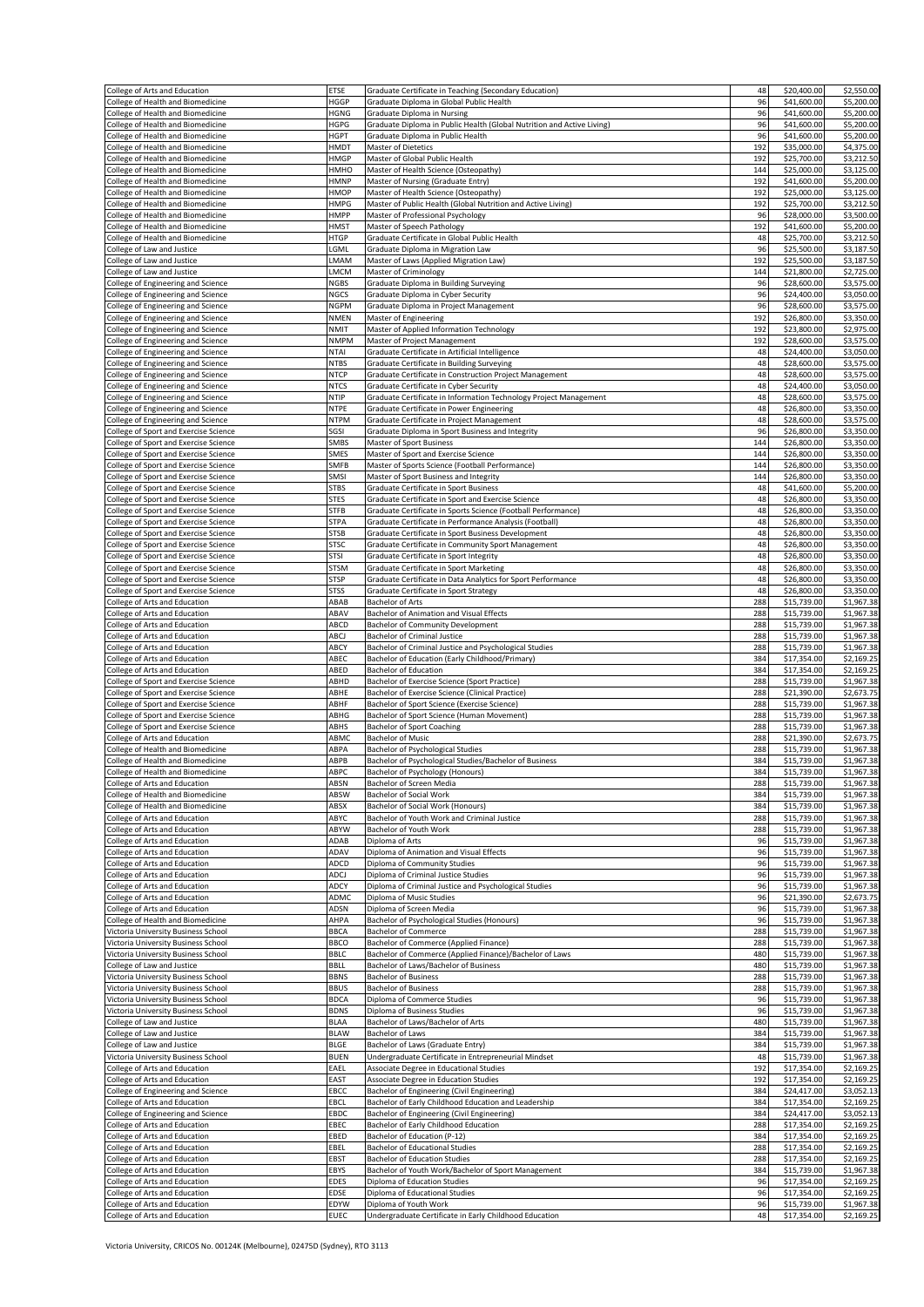| College of Arts and Education                                                  | <b>EUED</b>                | Undergraduate Certificate in Education (P12) STEM                                                                                  | 48         | \$17,354.00                | \$2,169.25               |
|--------------------------------------------------------------------------------|----------------------------|------------------------------------------------------------------------------------------------------------------------------------|------------|----------------------------|--------------------------|
| College of Arts and Education<br>College of Health and Biomedicine             | <b>EUES</b><br><b>HBBM</b> | Undergraduate Certificate in Education Studies<br><b>Bachelor of Biomedicine</b>                                                   | 48<br>288  | \$17,354.00<br>\$24,417.00 | \$2,169.25<br>\$3,052.13 |
| College of Health and Biomedicine                                              | <b>HBBS</b>                | <b>Bachelor of Biomedical Science</b>                                                                                              | 288        | \$24,417.00                | \$3,052.13               |
| College of Health and Biomedicine                                              | <b>HBDS</b>                | <b>Bachelor of Dermal Sciences</b>                                                                                                 | 384        | \$21,390.00                | \$2,673.75               |
| College of Health and Biomedicine<br>College of Health and Biomedicine         | <b>HBES</b><br>HBHL        | Bachelor of Biomedical and Exercise Science<br>Bachelor of Health Science                                                          | 288<br>288 | \$24,417.00<br>\$21,390.00 | \$3,052.13<br>\$2,673.75 |
| College of Health and Biomedicine                                              | HBMA                       | Bachelor of Midwifery/Bachelor of Nursing                                                                                          | 384        | \$20,381.00                | \$2,547.63               |
| College of Health and Biomedicine                                              | <b>HBMW</b>                | <b>Bachelor of Midwifery</b>                                                                                                       | 288        | \$20,381.00                | \$2,547.63               |
| College of Health and Biomedicine                                              | HBNB                       | <b>Bachelor of Nursing</b>                                                                                                         | 288        | \$20,381.00                | \$2,547.63               |
| College of Health and Biomedicine<br>College of Health and Biomedicine         | <b>HBNT</b><br><b>HBPD</b> | Bachelor of Human Nutrition<br>Bachelor of Paramedicine                                                                            | 288<br>288 | \$21,390.00<br>\$21,390.00 | \$2,673.75<br>\$2,673.75 |
| College of Health and Biomedicine                                              | <b>HBSL</b>                | Bachelor of Speech and Language Sciences                                                                                           | 288        | \$21,390.00                | \$2,673.75               |
| College of Health and Biomedicine                                              | <b>HBSO</b>                | Bachelor of Science (Osteopathy)                                                                                                   | 288        | \$21,390.00                | \$2,673.75               |
| College of Health and Biomedicine<br>College of Health and Biomedicine         | <b>HBTD</b><br><b>HCND</b> | Bachelor of Health Science (Dermal Therapies)<br>Bachelor of Nutritional Science/Master of Dietetics                               | 384<br>432 | \$21,390.00<br>\$21,390.00 | \$2,673.75<br>\$2,673.75 |
| College of Health and Biomedicine                                              | <b>HCOP</b>                | Bachelor of Science (Osteopathy)/Master of Health Science (Osteopathy)                                                             | 432        | \$21,390.00                | \$2,673.75               |
| College of Health and Biomedicine                                              | <b>HCPT</b>                | Bachelor of Applied Movement Sciences/Master of Physiotherapy                                                                      | 432        | \$21,390.00                | \$2,673.75               |
| College of Health and Biomedicine                                              | <b>HCSP</b>                | Bachelor of Speech and Language Sciences/Master of Speech Pathology                                                                | 432        | \$21,390.00                | \$2,673.75               |
| College of Health and Biomedicine                                              | HDAM                       | Diploma of Applied Movement Sciences                                                                                               | 96         | \$21,390.00                | \$2,673.75               |
| College of Health and Biomedicine<br>College of Health and Biomedicine         | HDBE<br>HDBM               | Diploma of Biomedical Exercise Studies<br>Diploma of Biomedical Sciences                                                           | 96<br>96   | \$24,417.00<br>\$24,417.00 | \$3,052.13<br>\$3,052.13 |
| College of Health and Biomedicine                                              | HDBS                       | Diploma of Biomedical Studies                                                                                                      | 96         | \$24,417.00                | \$3,052.13               |
| College of Health and Biomedicine                                              | HDDM                       | Diploma of Dermal Studies                                                                                                          | 96         | \$21,390.00                | \$2,673.75               |
| College of Health and Biomedicine                                              | HDHS                       | Diploma of Health Science                                                                                                          | 96         | \$21,390.00                | \$2,673.75               |
| College of Health and Biomedicine<br>College of Health and Biomedicine         | <b>HDNT</b><br>HDPD        | Diploma of Human Nutrition<br>Diploma of Paramedic Studies                                                                         | 96<br>96   | \$21,390.00<br>\$21,390.00 | \$2,673.75<br>\$2,673.75 |
| College of Health and Biomedicine                                              | HDSL                       | Diploma of Speech and Language Sciences                                                                                            | 96         | \$21,390.00                | \$2,673.75               |
| College of Health and Biomedicine                                              | HDSO                       | Diploma of Osteopathic Studies                                                                                                     | 96         | \$21,390.00                | \$2,673.75               |
| College of Health and Biomedicine                                              | HUDH<br><b>HUHS</b>        | Undergraduate Certificate in Diet and Health                                                                                       | 48<br>48   | \$21,390.00<br>\$21,390.00 | \$2,673.75               |
| College of Health and Biomedicine<br>College of Health and Biomedicine         | HUIO                       | Undergraduate Certificate in Health Science<br>Undergraduate Certificate in Interpersonal and Organisational Skills                | 48         | \$15,739.00                | \$2,673.75<br>\$1,967.38 |
| College of Health and Biomedicine                                              | HULS                       | Undergraduate Certificate in Laser Safety                                                                                          | 48         | \$21,390.00                | \$2,673.75               |
| College of Health and Biomedicine                                              | <b>HUPS</b>                | Undergraduate Certificate in Psychological Studies                                                                                 | 48         | \$15,739.00                | \$1,967.38               |
| College of Arts and Education<br>College of Arts and Education                 | IATEST02<br>IATESTC02      | <b>Test Course</b><br>RB test courses                                                                                              | 192<br>336 | \$15,739.00<br>\$17,354.00 | \$1,967.38<br>\$2,169.25 |
| College of Law and Justice                                                     | LALS                       | Associate Degree in Legal Services                                                                                                 | 192        | \$15,739.00                | \$1,967.38               |
| College of Law and Justice                                                     | LBCP                       | Bachelor of Criminology/Bachelor of Psychological Studies                                                                          | 384        | \$15,739.00                | \$1,967.38               |
| College of Law and Justice                                                     | LBCR                       | <b>Bachelor of Criminology</b>                                                                                                     | 288<br>480 | \$15,739.00                | \$1,967.38               |
| College of Law and Justice<br>College of Law and Justice                       | LBLA<br>LBLC               | Bachelor of Laws/Bachelor of Arts<br>Bachelor of Laws/ Bachelor of Criminology                                                     | 432        | \$15,739.00<br>\$15,739.00 | \$1,967.38<br>\$1,967.38 |
| College of Law and Justice                                                     | LBLS                       | <b>Bachelor of Legal Services</b>                                                                                                  | 288        | \$15,739.00                | \$1,967.38               |
| College of Law and Justice                                                     | LBWB                       | Bachelor of Laws/Bachelor of Business                                                                                              | 480        | \$15,739.00                | \$1,967.38               |
| College of Law and Justice<br>College of Law and Justice                       | LBWP<br>LDCR               | Bachelor of Laws/Bachelor of Psychological Studies<br>Diploma of Criminology Studies                                               | 480<br>96  | \$15,739.00<br>\$15,739.00 | \$1,967.38<br>\$1,967.38 |
| College of Law and Justice                                                     | LDLS                       | Diploma of Legal Services                                                                                                          | 96         | \$15,739.00                | \$1,967.38               |
| College of Law and Justice                                                     | LHCR                       | Bachelor of Laws(Honours)/Bachelor of Criminology                                                                                  | 432        | \$15,739.00                | \$1,967.38               |
| College of Law and Justice                                                     | LHGE                       | Bachelor of Laws (Honours) (Graduate Entry)                                                                                        | 288        | \$15,739.00                | \$1,967.38               |
| College of Law and Justice<br>College of Law and Justice                       | LHLB<br>LHLC               | Bachelor of Laws (Honours)/Bachelor of Business<br>Bachelor of Laws (Honours)/Bachelor of Commerce (Applied Finance)               | 480<br>480 | \$15,739.00<br>\$15,739.00 | \$1,967.38<br>\$1,967.38 |
| College of Law and Justice                                                     | LHLW                       | Bachelor of Laws (Honours)                                                                                                         | 384        | \$15,739.00                | \$1,967.38               |
| College of Law and Justice                                                     | LHWA                       | Bachelor of Laws (Honours)/Bachelor of Arts                                                                                        | 480        | \$15,739.00                | \$1,967.38               |
| College of Law and Justice<br>College of Law and Justice                       | LHWB<br>LHWP               | Bachelor of Laws (Honours)/Bachelor of Business<br>Bachelor of Laws (Honours)/Bachelor of Psychology (Honours)                     | 480<br>576 | \$15,739.00<br>\$15,739.00 | \$1,967.38<br>\$1,967.38 |
| College of Engineering and Science                                             | <b>NBAS</b>                | Bachelor of Science (Science For Teaching)                                                                                         | 288        | \$24,417.00                | \$3,052.13               |
| College of Engineering and Science                                             | <b>NBBD</b>                | Bachelor of Building Design                                                                                                        | 288        | \$21,390.00                | \$2,673.75               |
| College of Engineering and Science                                             | <b>NBBS</b>                | <b>Bachelor of Building Surveying</b>                                                                                              | 288        | \$21,390.00<br>\$21,390.00 | \$2,673.75               |
| College of Engineering and Science<br>College of Engineering and Science       | <b>NBCS</b><br><b>NBDS</b> | Bachelor of Cyber Security<br><b>Bachelor of Data Science</b>                                                                      | 288<br>288 | \$21,390.00                | \$2,673.75<br>\$2,673.75 |
| College of Engineering and Science                                             | NBIP                       | Bachelor of Information Technology (Professional)                                                                                  | 336        | \$21,390.00                | \$2,673.75               |
| College of Engineering and Science                                             | <b>NBIT</b>                | Bachelor of Information Technology                                                                                                 | 288        | \$21,390.00                | \$2,673.75               |
| College of Engineering and Science<br>College of Engineering and Science       | <b>NBPH</b><br><b>NBSC</b> | Bachelor of Pharmaceutical and Health Science<br><b>Bachelor of Science</b>                                                        | 288<br>288 | \$24,417.00<br>\$24,417.00 | \$3,052.13<br>\$3,052.13 |
| College of Engineering and Science                                             | <b>NDBD</b>                | Diploma of Building Studies                                                                                                        | 96         | \$21,390.00                | \$2,673.75               |
| College of Engineering and Science                                             | <b>NDBS</b>                | Diploma of Building (Surveying)                                                                                                    | 96         | \$21,390.00                | \$2,673.75               |
| College of Engineering and Science                                             | <b>NDES</b>                | Diploma of Engineering Studies                                                                                                     | 96         | \$24,417.00                | \$3,052.13               |
| College of Engineering and Science<br>College of Engineering and Science       | <b>NDIS</b><br><b>NDSC</b> | Diploma of Information Technology Studies<br>Diploma of Science                                                                    | 96<br>96   | \$21,390.00<br>\$24,417.00 | \$2,673.75<br>\$3,052.13 |
| College of Engineering and Science                                             | <b>NHCM</b>                | Bachelor of Construction Management (Honours)                                                                                      | 384        | \$21,390.00                | \$2,673.75               |
| College of Engineering and Science                                             | NHEA                       | Bachelor of Engineering (Honours) (Architectural Engineering)                                                                      | 384        | \$24,417.00                | \$3,052.13               |
| College of Engineering and Science<br>College of Engineering and Science       | NHEC<br>NHEE               | Bachelor of Engineering (Honours) (Civil Engineering)<br>Bachelor of Engineering (Honours) (Electrical and Electronic Engineering) | 384<br>384 | \$24,417.00<br>\$24,417.00 | \$3,052.13<br>\$3,052.13 |
| College of Engineering and Science                                             | <b>NHEM</b>                | Bachelor of Engineering (Honours) (Mechanical Engineering)                                                                         | 384        | \$24,417.00                | \$3,052.13               |
| College of Engineering and Science                                             | <b>NHES</b>                | Bachelor of Engineering (Honours) (Electrical and Sports Engineering)                                                              | 384        | \$24,417.00                | \$3,052.13               |
| College of Engineering and Science                                             | <b>NUAD</b><br><b>NUBC</b> | Undergraduate Certificate in Architectural Design<br>Undergraduate Certificate in Building Construction Management                 | 48<br>48   | \$21,390.00<br>\$21,390.00 | \$2,673.75<br>\$2,673.75 |
| College of Engineering and Science<br>College of Engineering and Science       | <b>NUEF</b>                | Undergraduate Certificate in Engineering Fundamentals                                                                              | 48         | \$24,417.00                | \$3,052.13               |
| College of Engineering and Science                                             | NUIT                       | Undergraduate Certificate in Information Technology                                                                                | 48         | \$21,390.00                | \$2,673.75               |
| College of Engineering and Science                                             | <b>NUSE</b>                | Undergraduate Certificate in Science and the Environment                                                                           | 48         | \$24,417.00                | \$3,052.13               |
| College of Health and Biomedicine<br>College of Sport and Exercise Science     | SBEX<br>SBFI               | Bachelor of Science (Biomedical and Exercise Science)<br><b>Bachelor of Fitness</b>                                                | 288<br>288 | \$24,417.00<br>\$15,739.00 | \$3,052.13<br>\$1,967.38 |
| College of Sport and Exercise Science                                          | SBHP                       | Bachelor of Sport Science (Human Movement)/Bachelor of Psychological Studies                                                       | 384        | \$15,739.00                | \$1,967.38               |
| College of Sport and Exercise Science                                          | SBHS                       | Bachelor of Sport Science (Human Movement)/Bachelor of Sport Management                                                            | 384        | \$15,739.00                | \$1,967.38               |
| College of Sport and Exercise Science<br>College of Sport and Exercise Science | SBOE<br>SBOL               | Bachelor of Outdoor Education and Environmental Science<br>Bachelor of Outdoor Leadership                                          | 288<br>288 | \$24,417.00<br>\$24,417.00 | \$3,052.13<br>\$3,052.13 |
| College of Sport and Exercise Science                                          | SBPE                       | Bachelor of Sport Science (Physical Education) (Secondary)                                                                         | 288        | \$15,739.00                | \$1,967.38               |
| College of Sport and Exercise Science                                          | SBPH                       | Bachelor of Physical Education and Sport Science                                                                                   | 288        | \$15,739.00                | \$1,967.38               |
| College of Sport and Exercise Science<br>College of Sport and Exercise Science | SBSA<br>SBSB               | Bachelor of Sport Science<br>Bachelor of Sport Management/Bachelor of Business                                                     | 288<br>384 | \$15,739.00<br>\$15,739.00 | \$1,967.38<br>\$1,967.38 |
| College of Engineering and Science                                             | SBSC                       | Bachelor of Science (Specialisations in Biotechnology, Chemistry Or Environmental Management)                                      | 288        | \$24,417.00                | \$3,052.13               |
| College of Sport and Exercise Science                                          | SBSM                       | Bachelor of Sport Management                                                                                                       | 288        | \$15,739.00                | \$1,967.38               |
| College of Sport and Exercise Science                                          | SDFI                       | Diploma of Fitness Studies                                                                                                         | 96         | \$15,739.00                | \$1,967.38               |
| College of Sport and Exercise Science<br>College of Sport and Exercise Science | SDOE<br>SDOL               | Diploma of Outdoor and Environmental Studies<br>Diploma of Outdoor Leadership                                                      | 96<br>96   | \$24,417.00<br>\$24,417.00 | \$3,052.13<br>\$3,052.13 |
| College of Sport and Exercise Science                                          | SDPH                       | Diploma of Physical Education and Sport Science Studies                                                                            | 96         | \$15,739.00                | \$1,967.38               |
| College of Sport and Exercise Science                                          | SDSA                       | Diploma of Sport Science Studies                                                                                                   | 96         | \$15,739.00                | \$1,967.38               |
| College of Sport and Exercise Science<br>College of Health and Biomedicine     | SDSM<br>SHBM               | Diploma of Sport Management Studies<br>Bachelor of Science (Honours) (Biomedical Sciences)                                         | 96<br>96   | \$15,739.00<br>\$24,417.00 | \$1,967.38<br>\$3,052.13 |
| College of Sport and Exercise Science                                          | SUPP                       | Undergraduate Certificate in Primary Physical Education                                                                            | 48         | \$17,354.00                | \$2,169.25               |
| College of Sport and Exercise Science                                          | SUSA                       | Undergraduate Certificate in Sport Science                                                                                         | 48         | \$21,390.00                | \$2,673.75               |